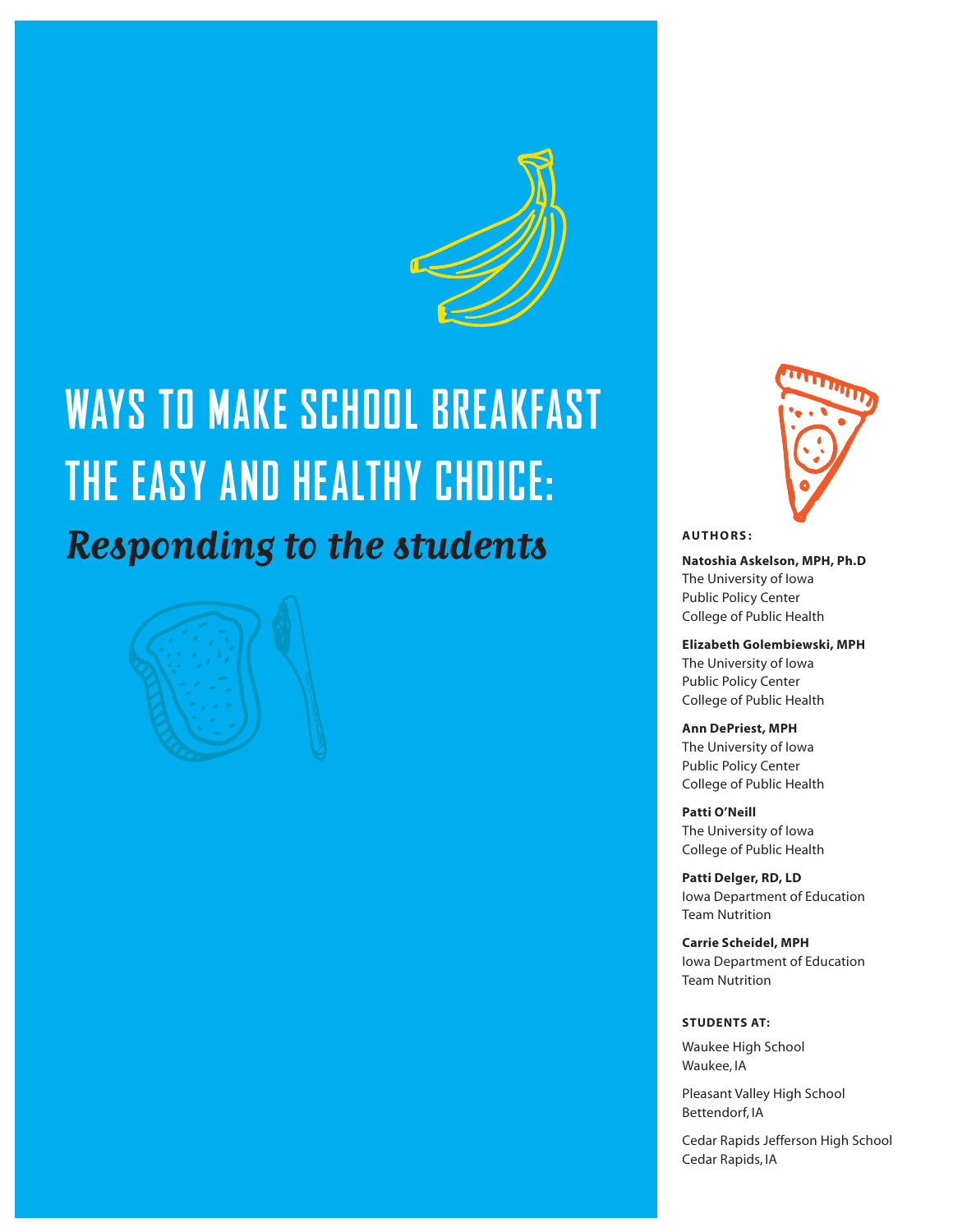## **CONTENTS**



Special thanks to teachers, administrators and food service directors and staff from Waukee, Pleasant Valley and Cedar Rapids Jefferson who went the extra mile to make this project work.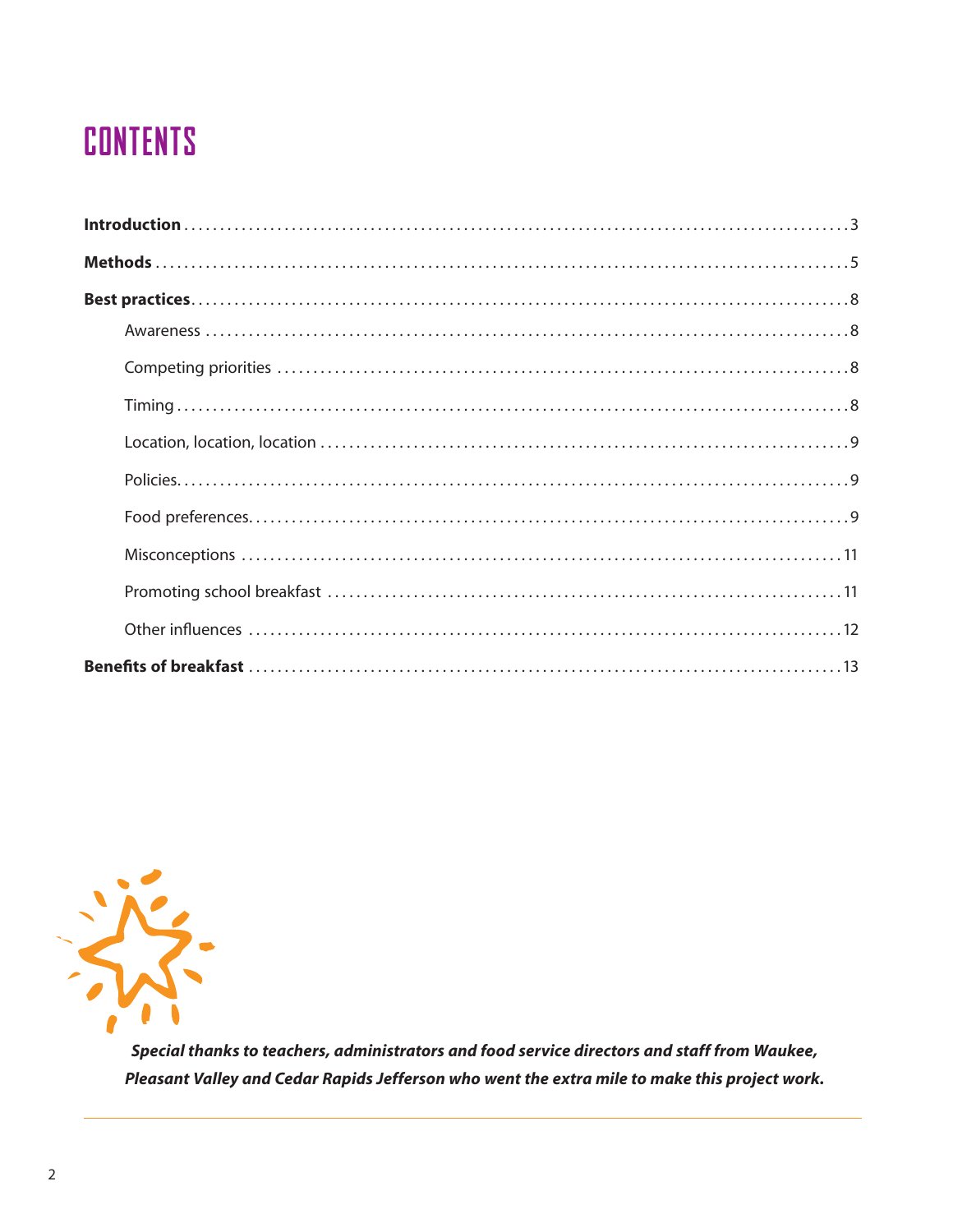# **INTRODUCTION**

Breakfast is widely considered the most important meal of the day, for reasons backed up by a wealth of scientifc evidence demonstrating the health benefts of a nutritious morning meal. The word "breakfast" refers literally to the act of breaking the metabolic "fast" that occurs overnight while a person is sleeping. Eating a well-rounded meal shortly after waking jumpstarts a person's metabolism and provides much-needed energy for the rest of the day. In addition, the benefts of a nutritious breakfast go

**"BREAKFAST" REFERS LITERALLY TO THE ACT OF BREAKING THE METABOLIC "FAST"** 

beyond an individual morning—research shows that regular breakfast-eaters are more likely to maintain a healthy weight<sup>1</sup> and consume more nutrients<sup>2</sup> than those who eat breakfast rarely or never.

Eating breakfast in the morning is especially important for children and adolescents, who are still growing both physically and mentally. Nutritious breakfast habits have been shown to enhance student success, both in and out of the school setting. Eating breakfast can contribute to improvements in math, reading, and standardized test scores<sup>3</sup> and enhanced memory and focus in the classroom.<sup>4</sup> Children who eat breakfast are more likely than those who do not to be physically active and have a higher fitness level.<sup>5</sup> In addition, regularly eating breakfast as a child or adolescent also can help to establish this healthful habit for later in life during adulthood. Despite this, it is estimated that 14% of adolescents in the U.S. do not eat breakfast every day, with teens from lower-income and nonwhite families more likely to skip their morning meal.<sup>1</sup>

#### **SCHOOL BREAKFAST IS AVAILABLE AT HIGH SCHOOLS ACROSS THE STATE AT AN AFFORDABLE PRICE.**

Because of the National School Breakfast Program (NSBP), breakfast at school is widely available for students at little to no cost to families throughout the United States. Participation in school breakfast benefts families in many ways, like ensuring that a child receives a healthful meal that meets federally-mandated nutrition standards and helping to cut down on stress in the morning as parents juggle multiple demands to get their children ready for the school day.

However, rates of participation in school breakfast are low both nationally and in the state of Iowa. On an average day during the 2011-2012 school year, only 12.5 million children in the U.S. participated in school breakfast—and of these children, 84% received their breakfast free or at reduced-cost.<sup>6</sup> lowa in particular has low rates of school breakfast participation, ranking 47<sup>th</sup> out of 50 states.<sup>6</sup> During the 2011-2012 school year, over 80% of students did not participate in school breakfast<sup>7</sup>-- compared with only 21% of students in Iowa who did not eat school lunch.<sup>7</sup>

<sup>1</sup> Timlin, M., Pereira, M., Story, M., & Neumark-Sztainer, D. (2008). Breakfast eating and weight change in a 5-year prospective analysis of adolescents: Project EAT (Eating Among Teens). *Pediatrics*, 121, e638-645.

<sup>2</sup> Min, C. et al. (2011). Skipping breakfast is associated with diet quality and metabolic syndrome risk factors of adults. *Nutrition Research and Practice*, 5(5), 455-463.

<sup>3</sup> Rampersaud, G.C., Pereira, M., Girard, P., Adams, J., Metzl, J. (2005). Breakfast habits, nutritional status, body weight, and academic performance in children and adolescents. *Journal of the American Dietetic Association*, 105(5), 743-60.

<sup>4</sup> Wesnes, K.A., Pincock, C., Richardson, D., Helm, G., & Hails, S. (2003). Breakfast reduces declines in attention and memory over the morning in schoolchildren. *Appetite*, 41(3), 329-331.

<sup>5</sup> Sandercock G., Voss, C., Dye, L. (2010). Associations between habitual school-day breakfast consumption, body mass index, physical activity and cardiorespiratory ftness in English schoolchildren. *Eur. J. Clin. Nutr.* 64, 1086–1092

<sup>6</sup> Food Resource and Action Center. (2013). *Child nutrition fact sheet: School Breakfast Program*. Retrieved from [http://frac.org/wp-content/](http://frac.org/wp-content) uploads/2009/09/school\_breakfast\_program\_fact\_sheet.pdf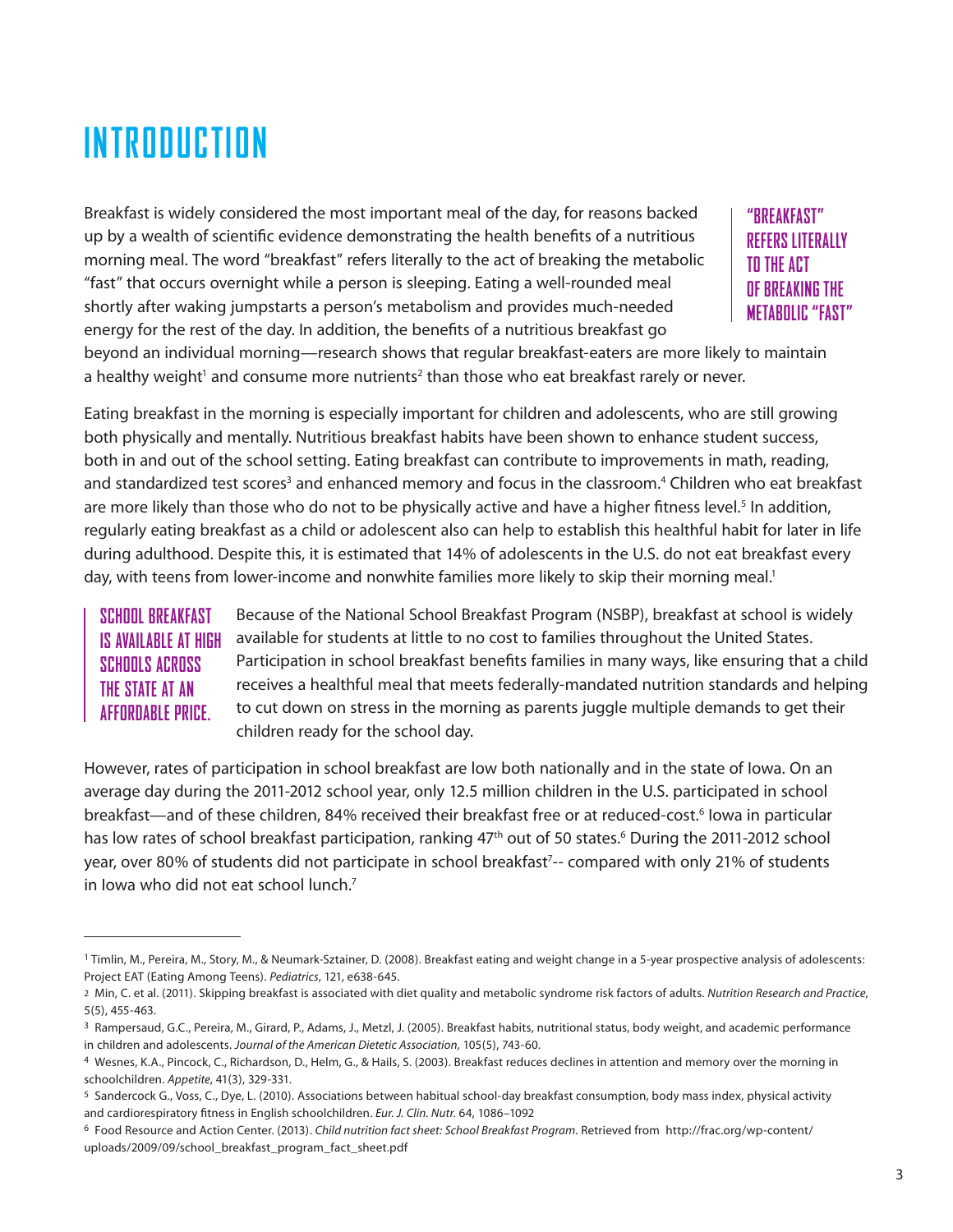

### **school meals participation in Iowa, 2011-20127**

**table 1** Percentage of Iowa students participating in school lunch versus school breakfast by paid, reduced, and free participation, 2011-2012 school year school year.



<sup>7</sup> School Nutrition Association Iowa. (2013, March 5). *Iowa Child Nutrition Programs Annual Report*.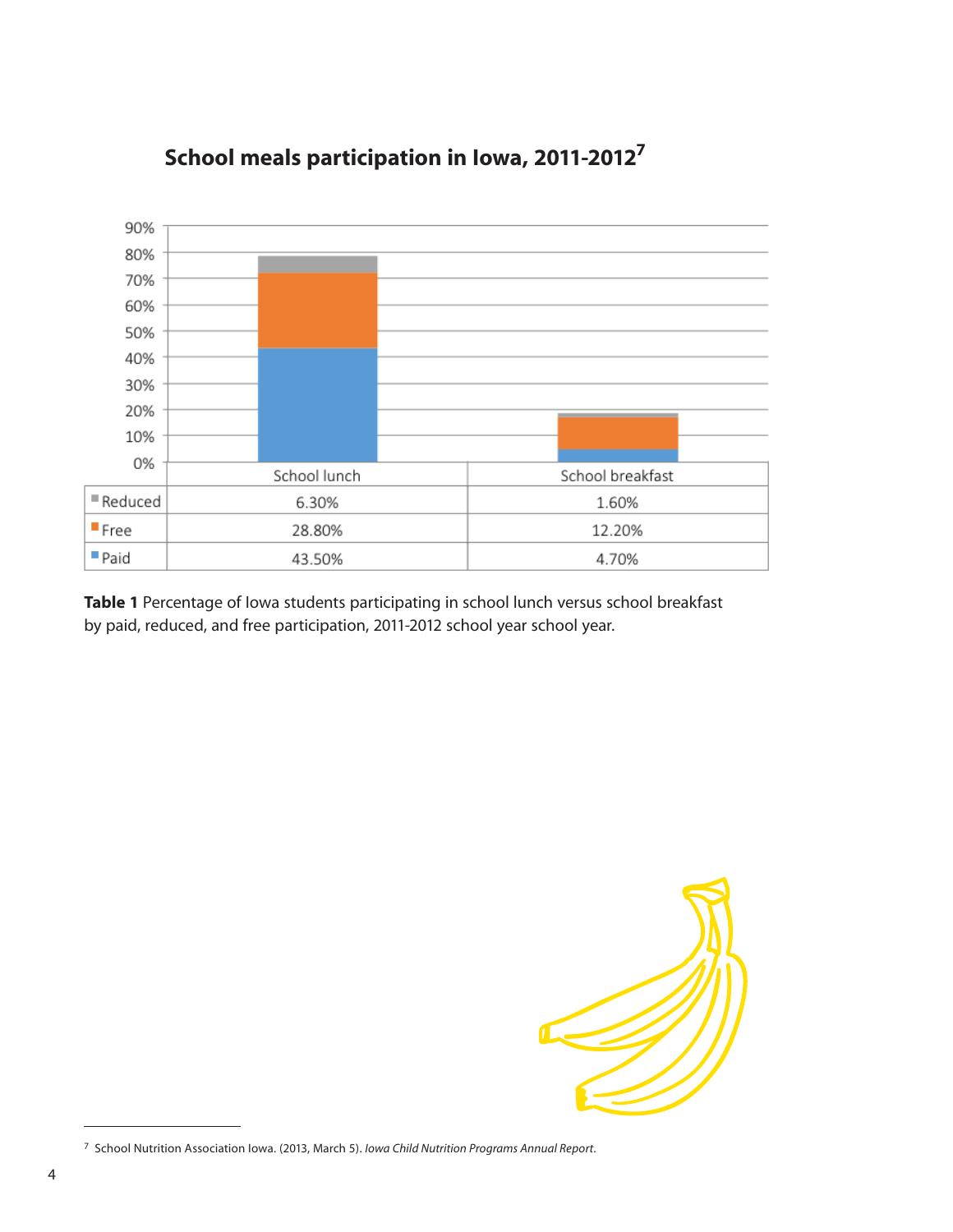# **METHODS**

The ideas in this guidebook come from the high school students at three high schools in Iowa (Waukee, Pleasant Valley and Cedar Rapids Jefferson). Through a series of meetings and activities during the 2013-2014 school year, the students outlined the barriers to increasing school breakfast participation, identifed what their peers believe are benefts to eating school breakfast, brainstormed ideas for improving breakfast participation and eventually developed a Twitter campaign promoting school breakfast. Students also learned about how school breakfast is funded, what the breakfast requirements are, and the other constraints food service programs face in delivering school breakfast.

All Iowa high schools were presented with the opportunity to participate in this project. Of the schools that expressed interest, three schools were selected based on their size, location, free and reduced-lunch percentages, and their enthusiasm for the project.

The following schools participated in this project:

#### **Waukee high school**

Location: Waukee, IA Total enrollment: 1,475 students Participants: Marketing Advertising Class

#### **Pleasant Valley high school**

Location: Bettendorf, IA Total enrollment: 1,250 students Participants: Informal student group

#### **Jefferson high school**

Location: Cedar Rapids, IA Total enrollment: 1,610 students Participants: DECA club\*

\*(organization focused on student development of marketing, fnance, and entrepreneurial skills)

Four meetings were held at each school. The meetings were based on the Theory of Active Involvement (Greene, 2013), which suggests that involving adolescents in a process of active engagement and selfreflection can lead to sustained health interventions in this population.<sup>8</sup> Specifically, the theory has been applied as a framework to study how guiding a group of adolescents in generating a health message can both infuence peer audiences and lead to lasting and effective changes in the group itself.

Concept mapping was used as a way to gather information from the students and understand how they organize and prioritize their thoughts about school breakfast. Concept mapping requires the students to brainstorm ideas. The ideas are ranked by the students and sorted into piles that represent bigger concepts. Through statistical analysis the ideas are grouped into categories that represent how the students understand how the concepts are related to each other.

<sup>8</sup> Greene, K. (2013). The theory of active involvement: Processes underlying interventions that engagement adolescents in message planning and/ or production. *Health Communication*, 28(7).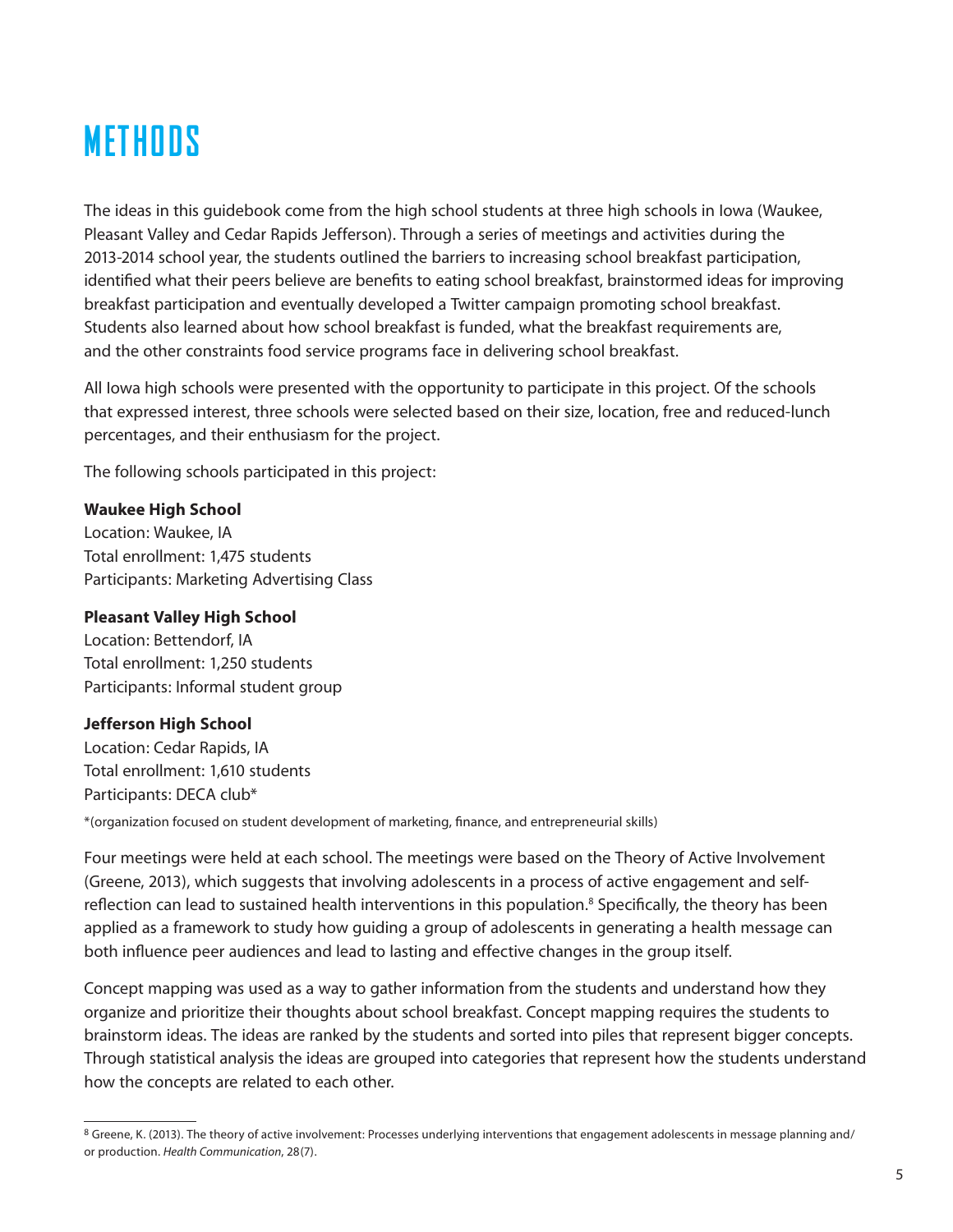**Meeting 1:** Introduction to the importance of breakfast, information about school breakfast, brainstorming about barriers, motivators and benefts to school breakfast, and discussion about other information needed.

**Meeting 2:** Ranking and pile sorting for brainstormed lists of barriers, motivators, and benefts and discussion of what channel to use to communicate more effectively with their peers.

**Meeting 3:** Brainstorming Twitter options, discussion of types of breakfast food students would enjoy, and discussion of ways to advertise school breakfast in the school.

**Meeting 4:** Responding to visuals and brainstormed list of tweets.

Each of the schools conducted activities related to school breakfast. Some students developed an online survey, others put together advertising and marketing plans, some developed their own Twitter campaigns with a pre-formed tweet for each school day, and a few students designed a video promoting school breakfast.

# **BEST PRACTICES**

The following recommendations for 'best practices' were developed using student input and advice from the three high schools involved in the project, and represent the student perspective on practices related to school breakfast:

#### **AWARENESS**

• No one knows about school breakfast. The vast majority of students did not know that breakfast was offered at their school.

*Recommendation:* You have to fnd a way to tell them about school breakfast. The use of Twitter or other social media are great ways to communicate with students. The vast majority of the students have Twitter accounts and check their accounts multiple times an hour. Everyone is taking 'selfes'—what about 'breakfast selfes'?

• Most students do not know what is served for breakfast and are less likely to show up and eat something when it's a mystery. They also do not know *where* they would fnd out what is served for breakfast, despite menus being posted online, posted in classrooms and mentioned in the daily announcements.

*Recommendation:* You have to tell students what is being served—do not leave it to them to seek out this information on their own. Use social media to tell them each day what the menu is for the next morning's breakfast.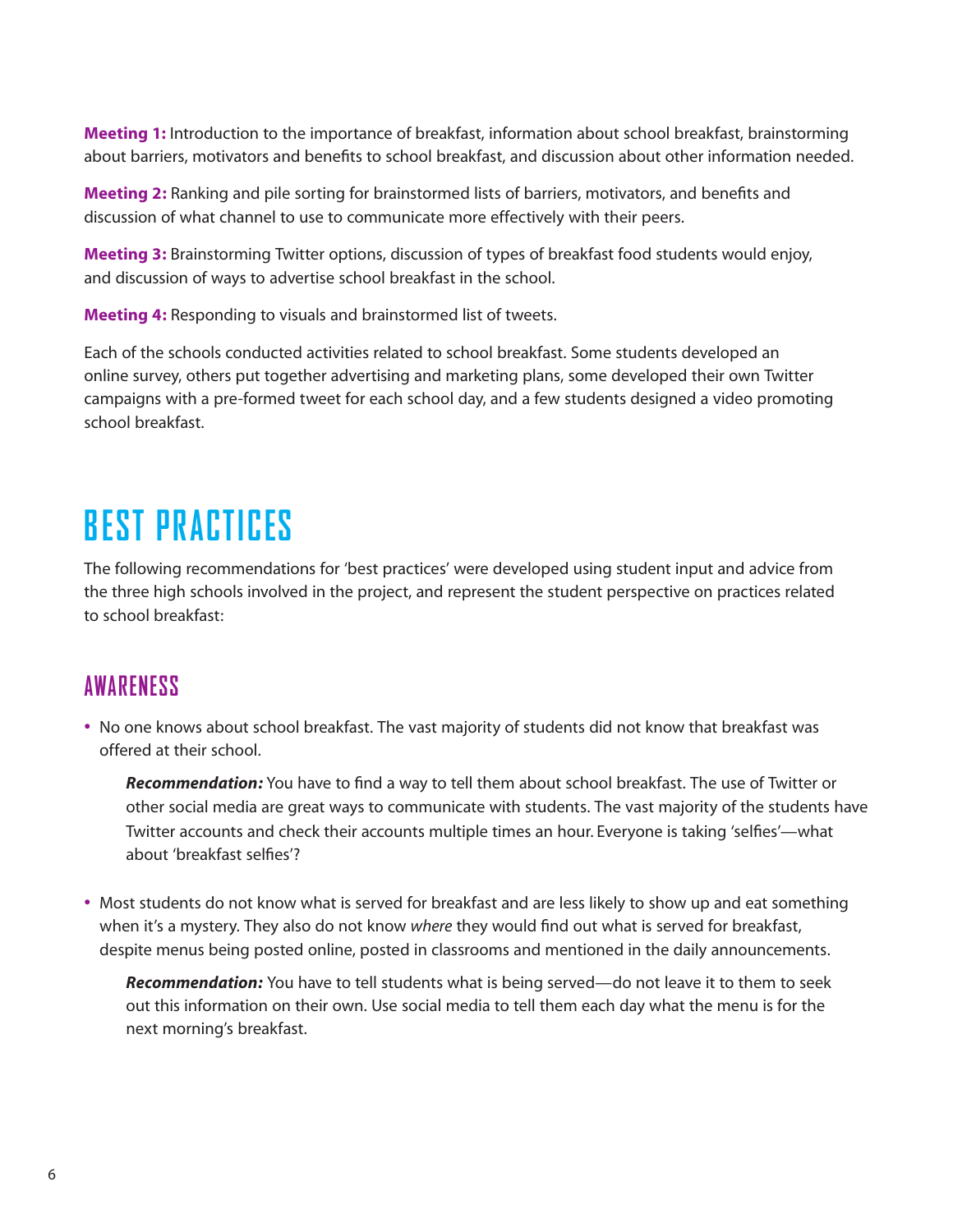• Students are not paying much attention to most of the existing communication in their schools—including posters, emails, and announcements.

*Recommendation***:** You have to get out of your comfort zone and communicate with the tools that students use to communicate like Twitter and other social media.

• Students are a captive audience while standing in the school lunch line or in the cafeteria.

*Recommendation:* Consider what can be done that would draw students' attention while waiting in line for lunch. Posters will likely not be effective in this environment—students are fooded with posters throughout the school and may not pay attention. Think outside the box—try including standees, messages on food service staff t-shirts, and food samples to grab students' interest.



• Students make decisions about whether to eat breakfast the night before or right after they wake up.

*Recommendation:* You have to communicate with them when they are ready to make the decision about eating breakfast. This may mean setting up ways to tell students what's on tap for breakfast the night before as well as early in the morning.

• Students are not familiar with school breakfast. They need an incentive to try it!

*Recommendation:* Offer rewards, prizes, raffes, special events, or contests to get them to try school breakfast. These prizes could range from school gear to concert tickets. Partner with vendors, parent groups and local businesses to fnd a mix of big and small prizes. Boys indicated that the chance to have breakfast with a local sports hero would get them to try school breakfast. Students suggested having a special parking space that students could win, or having special prime parking for those who came to eat breakfast, would motivate them to come to school breakfast. A 'get-out-of-homework' pass would also be a great incentive for trying breakfast. Work with teachers, administrators and parent groups to make these ideas a reality.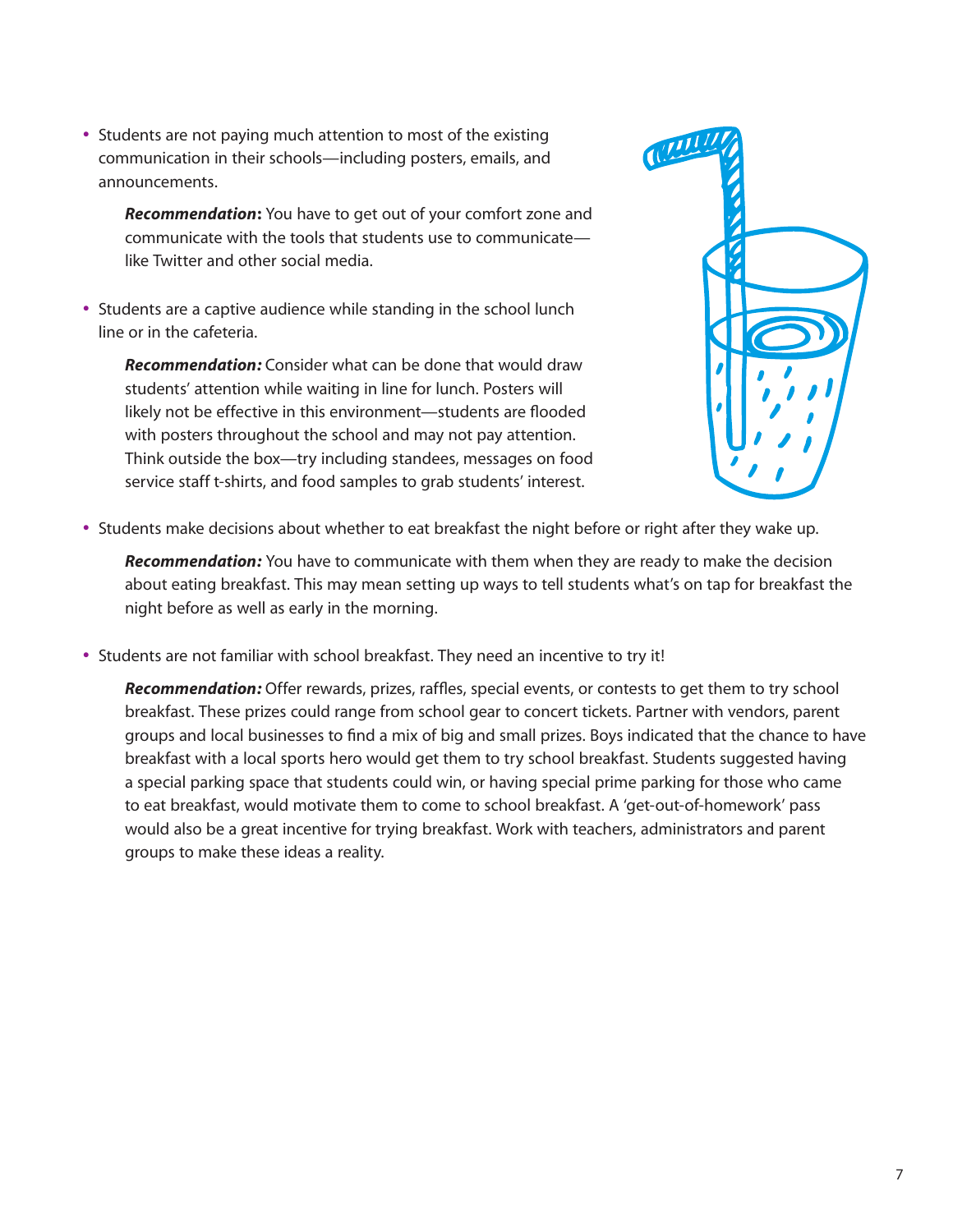### **COMPETING PRIORITIES**

• Lots of priorities compete with school breakfast—in particular, sleep is students' number one priority in the morning.

*Recommendation:* School breakfast before school must be convenient and require no extra time. For instance, consider setting up a grab-and-go option right at the entrance that students use to come into the building on the way to class in the morning.

• The competition for breakfast is ferce. Popular coffee shops, fast food restaurants, and convenience stores are all trying to entice students to eat breakfast.

*Recommendation:* You have to provide students with something that they cannot get some place else-- great value, good nutrition, and convenience all in one! Promote the unique benefts of school breakfast as compared to less healthy or costlier options. Remind students that school breakfast comes straight out of their school meal accounts—no cash or cards needed!

### **TIMING**

• Most students try to time their arrival to spend the least amount of time at school before the frst bell.

*Recommendation:* School breakfast needs to be at a time when students are already at school, which is not going to be before the frst bell.



• Students are not hungry right when they wake up, and most are not hungry until about 9 am. Food served before this is not going to be attractive to students. Most students indicated that they were not hungry until after 1st period. Many of them reported bringing soda, chips, bags of dry cereal and other convenience foods to eat when they got hungry in the morning. Some of the students kept these items in their backpacks and snacked between classes, in classrooms where teachers allowed food or snuck the food when teachers were not looking. Other students kept food in their lockers and would grab something as they stopped there between classes or on breaks.

*Recommendation:* Consider alternative times and methods for serving breakfast. Students were excited about alternative times and places for breakfast to be served. Breakfast after frst period or 'second chance breakfast' was a popular idea. Grab-and-go breakfast made a lot of sense to students. Some students suggested breakfast in the classroom as options for days when they had homeroom or guidance.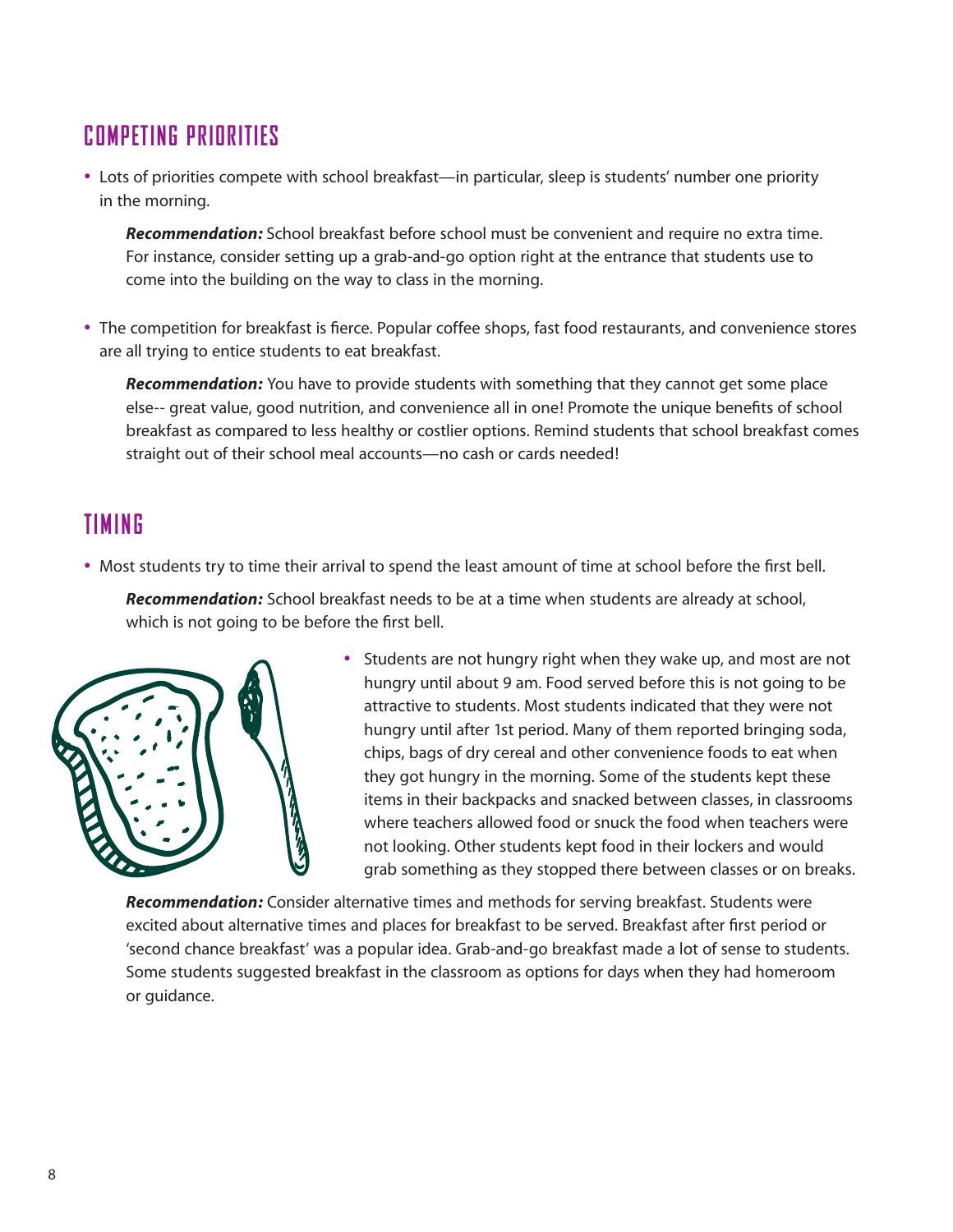### **LOCATION, LOCATION, LOCATION**

• Students are not willing to walk further or out of their way to get breakfast. Location is really important. At many schools, the cafeteria is not on the way to classes. If there is no other option besides the cafeteria for school meals, let students know that the cafeteria breakfast time is not as hectic and crowded as it might be during lunch.

*Recommendation:* Breakfast served in the cafeteria is often not the most convenient for most students. Student liked the idea of having breakfast served as they walked into the building or at various locations around the building.

#### **POLICIES**

• Some schools do not allow students to take food out of the cafeteria. Students who want to eat breakfast but have limited time often cannot fnish their food before they have to leave for their frst class. Despite these rules, most students report that they smuggle food from home in their backpacks or lockers.

*Recommendation:* Administrators and facilities staff could be consulted about modifying these rules.

• The bus schedule may prevent some students from participating.

*Recommendation:* Investigate options such as changing the bus schedule. Breakfast can be offered as students leave the bus or at the entrance where the bus leaves the students.

#### **FOOD PREFERENCES**

Students have some very strong opinions about what they want to eat for breakfast. Popular foods or suggestions include:

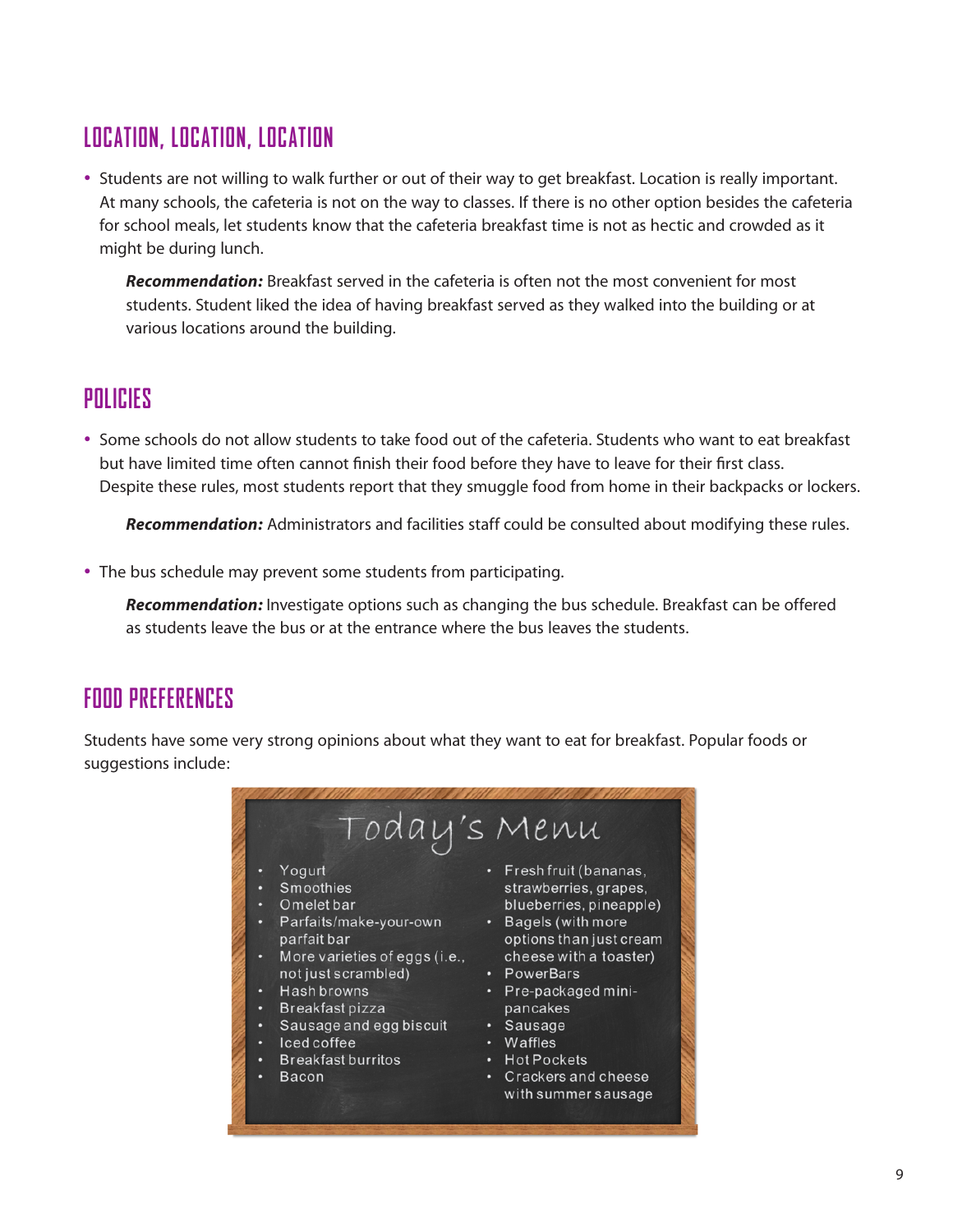• In general, boys and girls want different breakfast foods. Girls expressed more concerns about nutrition and calories, citing smoothies and fruit as their favorite options. Boys were more likely to want bacon. Many students were also in favor of more self-service options or portable items, and pre-packaged meals that they could take to go. Students also suggested that food service change up at least one item a day to keep it interesting.

*Recommendation:* The more options, the better. Change the menu up frequently, while keeping certain staples or popular items constant. Check in with your student body to see what they would eat and what will go to waste.

• Athletes also have strong opinions about what breakfast food they want to eat.

*Recommendation:* Talk to athletes and coaches. Find out what's important for them to see offered at school breakfast.

• Students want to see name brands they are familiar with. For instance, they want to see yogurt brands that are in their refrigerators at home. They also want the food to look familiar to them. For instance- pancake on a stick is not something they would have seen before. Consider what menu options are popular for high schoolers at local food establishments.

*Recommendation:* Where possible, try to imitate the style or branding of popular or recognizable breakfast options—like setting up the breakfast area to look like continental breakfast at a hotel, for instance. Meet your competition.

#### **MISCONCEPTIONS**

• Nutrition information is very important to most girls. They believe that the food served at school is high calorie, high fat with no nutritional value.

*Recommendation:* Provide easy-to-understand nutritional informational on breakfast food. Emphasize that school food service programs must follow federal nutritional guidelines. Be especially careful with foods that resemble popular fast food items—like breakfast pizza or hash brown sticks. Make sure that students understand the difference between what they are getting at school breakfast versus what they would get from a convenience store or fast food restaurant. Use calorie comparisons to highlight the advantage of school breakfast-- but sparingly, so the emphasis is not on calorie counting.

• Students do not know what school breakfast tastes like and they do not want to buy something that does not taste good. Students have a preconceived idea that breakfast at school does not taste good.

*Recommendation:* Students have to taste the food before they are willing to buy breakfast. Taste testing during lunch is an option. Students could test in line or after they have their meal. Students thought that taste testing during certain classes such as health, PE or family and consumer science would be good ideas.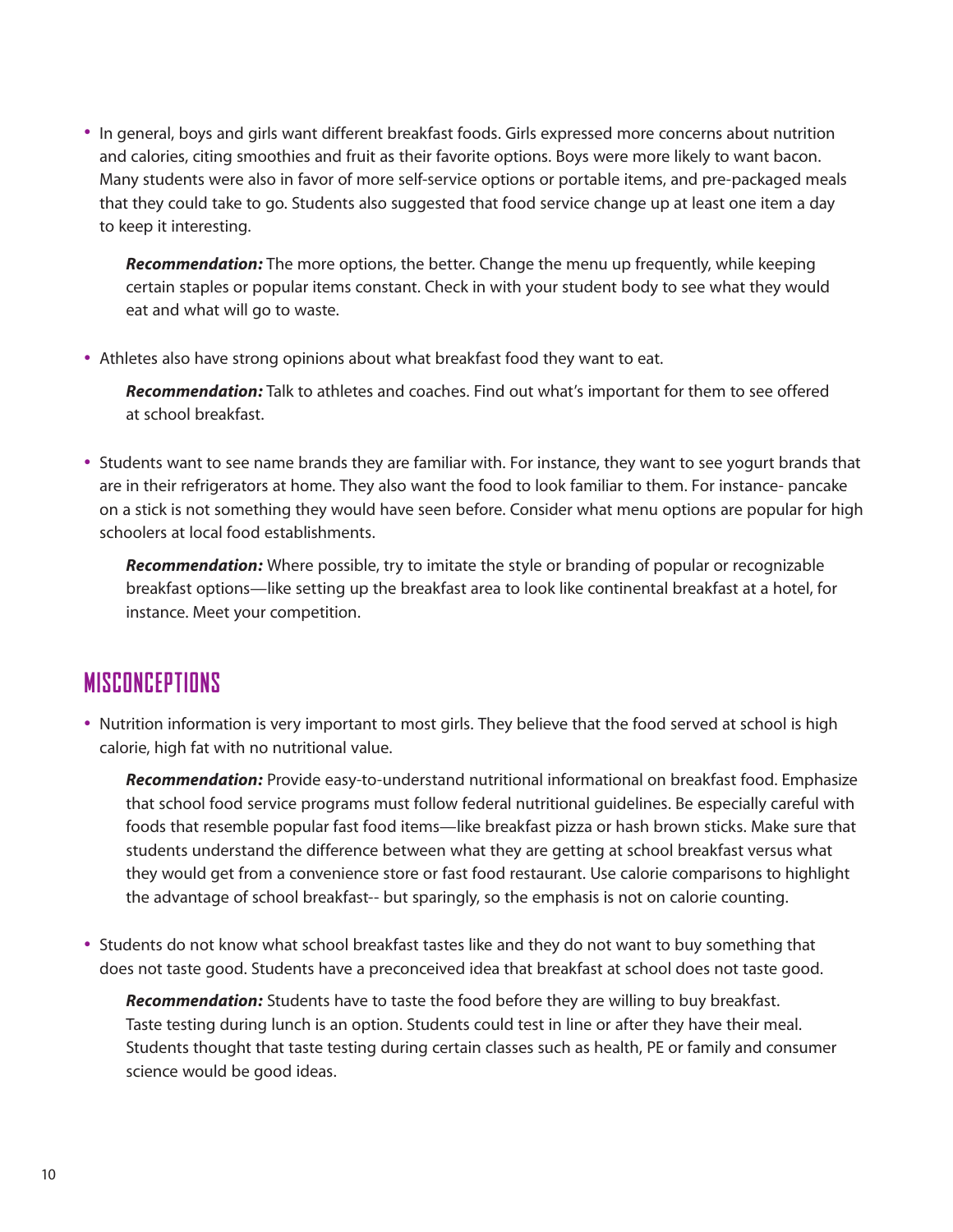The taste testing can be combined with rating the items in order to get feedback in an organized and fair way on what students like best. Math or marketing classes could help with the basic data entry and statistical work. Student also suggested serving breakfast items for lunch occasionally to highlight items found at breakfast.



• Students associate 'school breakfast' with unhealthy, unappealing food.

*Recommendation:* You can work against this misperception by having them taste the food and providing them with easy-to-understand nutrition information.

• Students do not have a realistic idea of what food costs. They often do not pay for food in restaurants or convenience stores. Many believe that food at popular coffee shops and breakfast at school cost the same amount.

*Recommendation:* Provide students with cost and nutrition comparisons for school breakfast and local popular establishments that serve breakfast.

• Some students who are athletes have a misperception about whether eating before or after working out or lifting is healthy.

*Recommendation:* Work with your coaches to communicate a clear message about healthy breakfast. Students reported that their coaches were constantly telling them to eat a healthy breakfast. Talk to the coaching staff about how you can work together to present a consistent message to student-athletes.

### **PROMOTING SCHOOL BREAKFAST**

• Students have a lot to say. It is important to engage them and get their input. They are your target audience, after all!

*Recommendation:* There are many ways to engage students, such as forming a subcommittee on student council that works with food service, taste testings, or surveys. Try using some of the new polling technology to give students the chance to vote on possible breakfast items. Some student input can be negative, but after students have had the opportunity to voice their negative opinions, they may have many great ideas and are eager to be heard and to help.

• Students like the idea of competitions.

*Recommendation:* Competitions between schools and between grades are good ways to encourage participation for eating breakfast. Or consider a "punch-card" system, where students can be entered into a raffe upon participating in school breakfast a certain number of times. Prizes could include items ranging from school gear to iPads to gift cards.\*

<sup>\*</sup> Keep in mind that some prize items suggested may not be feasible from the school nutrition budget; however, funding may be possible through the general fund.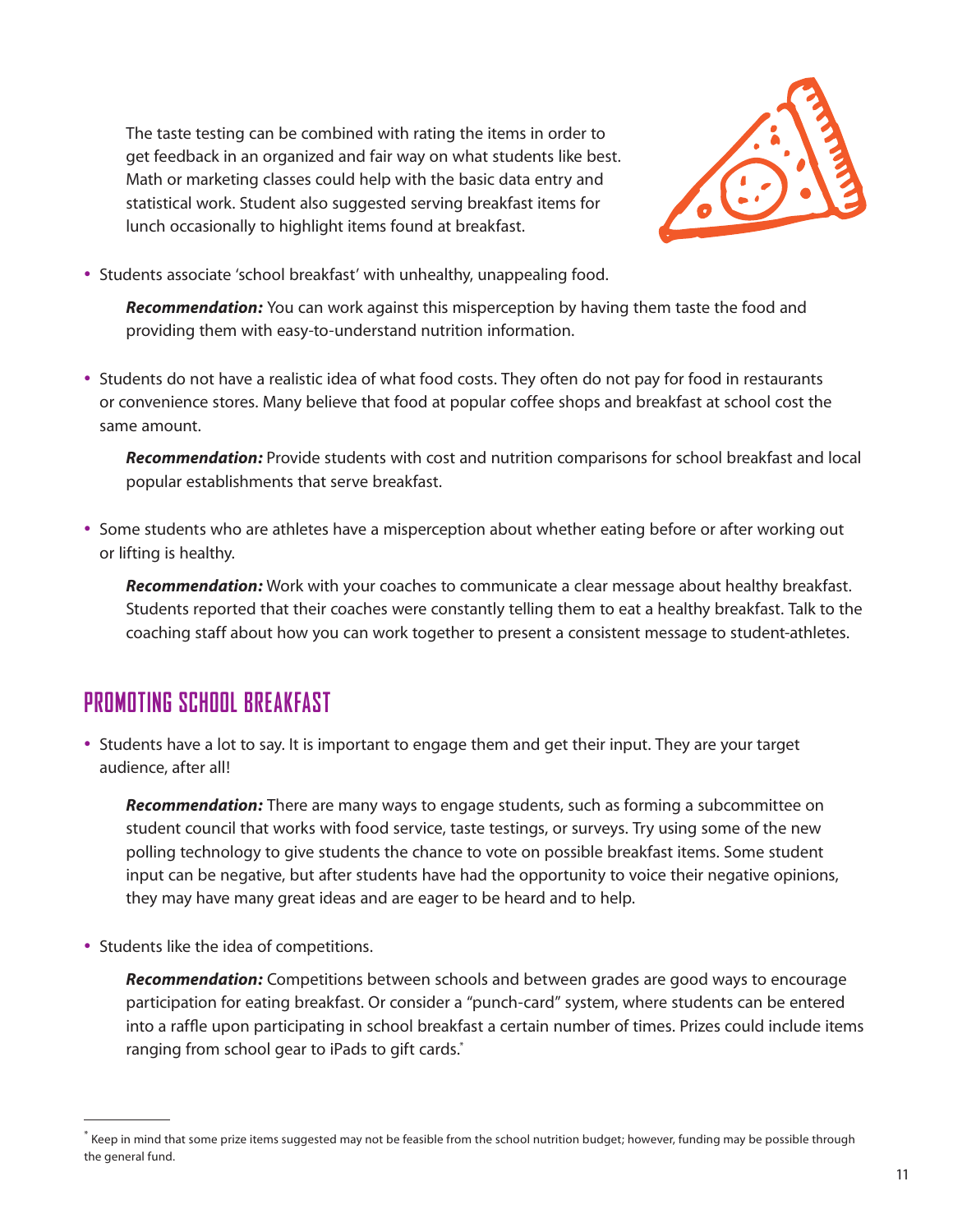• Students need to *want* to spend extra time in the school cafeteria if school breakfast is served traditionally before the bell.

*Recommendation:* Think about what you can do to make the school cafeteria a place where students will want to spend extra time and hang out. Monitors with movies or TV and music are a start. Other options might be video games, pin ball machines, or decorations for holidays, homecoming/ prom, and other special events. Alternatively, think about ways you can nudge students to use and grow familiar with the space—such as holding academic advising meetings there, or before-school tutoring. Offer the space up for clubs to reserve for before school meetings.

• Some school activities or classes are held before the regular school day starts. These students are a perfect group to try school breakfast.

*Recommendation:* Work with the teachers and activity leaders to coordinate breakfast for these students. Offer up the cafeteria as a meeting space for these activities or classes.

### **OTHER INFLUENCES**

• Parents are not that important in the decision-making of high school students about breakfast. Most students report their parents do not know if they eat breakfast or not.

*Recommendation:* Parents are not as important in this decision as you might assume. Other adults may have a greater infuence over whether students eat breakfast or not, such as coaches or teachers. Look around the school and see who you think might have sway over the students.



• As students transition from elementary school to middle school to high school, they are working on developing their autonomy. Making autonomous decisions about what they eat for breakfast is part of their development process.

> *Recommendation:* You need to respect this autonomy and use it to your advantage. Treat them more like adults to help them make more autonomous decisions. Gain student input when possible, and avoid being condescending or talking down to students.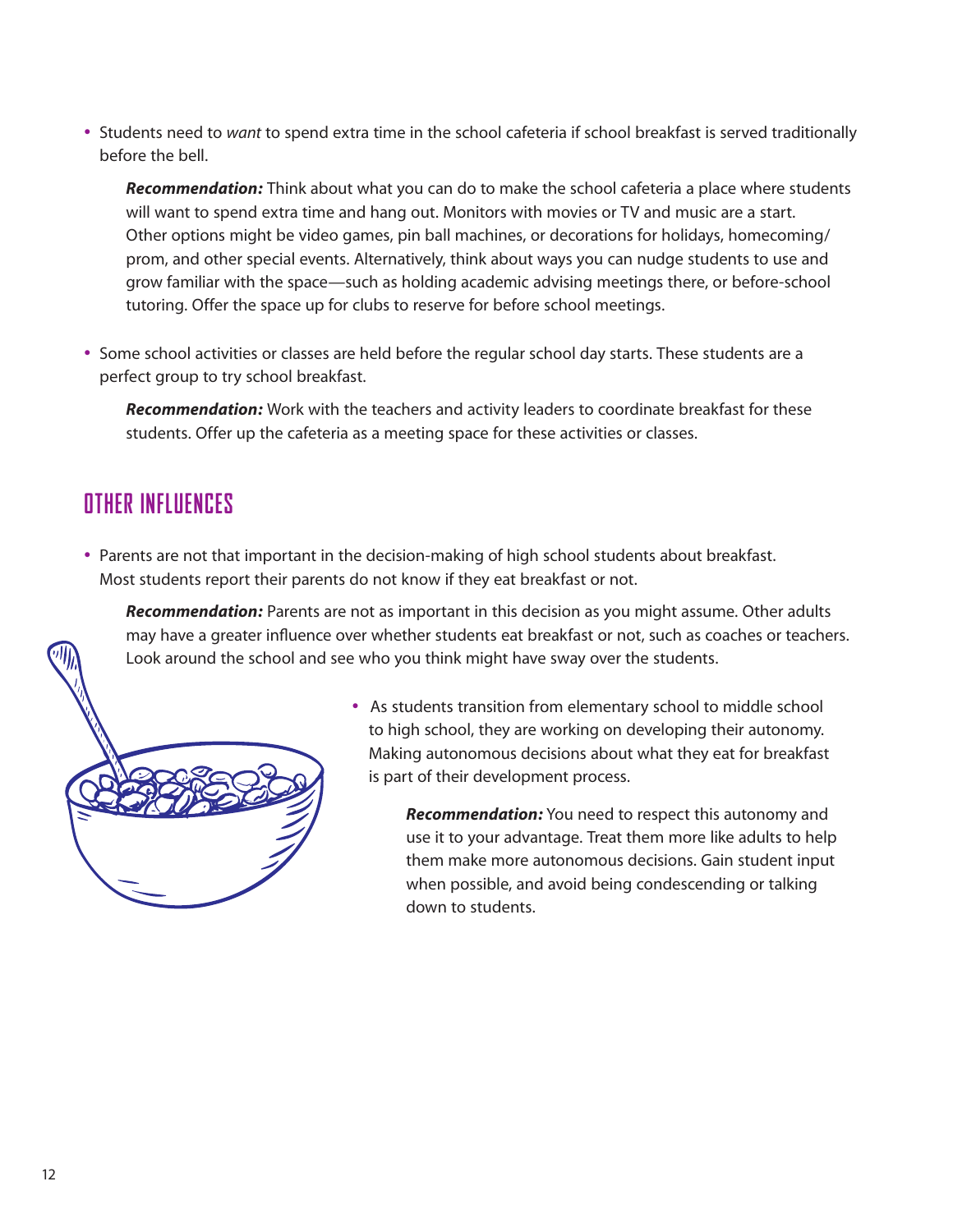# **BENEFITS OF BREAKFAST**

Students do not necessarily view the benefts of breakfast the same way the adults might. Some of these benefts from their perspective include having a chance to socialize with friends, having more energy, maintaining a healthy weight, and benefts to their athletic ability. Here is the list of benefts to eating breakfast at school according to the students involved in this project. Think about how you can use these benefts to your advantage.

| <b>BENEFIT(S)</b>                                                                                                                                          | <b>BEST PRACTICE</b>                                                                                                                                                                                                                                                                                      | <b>SAMPLE TWEET(S)</b>                                                                                                                                                                                                                |
|------------------------------------------------------------------------------------------------------------------------------------------------------------|-----------------------------------------------------------------------------------------------------------------------------------------------------------------------------------------------------------------------------------------------------------------------------------------------------------|---------------------------------------------------------------------------------------------------------------------------------------------------------------------------------------------------------------------------------------|
| · Academic<br>• Improved focus/concentration<br>• Having more energy<br>• Getting better grades<br>Doing better on tests<br>• Stimulating your brain       | Consider promoting school breakfast<br>more heavily during times when<br>students have tests/finals, or when<br>big games or sporting events are<br>coming up.                                                                                                                                            | There's a reason they call it "brain<br>food" #finalsweek<br>A big game starts with a big breakfast<br>#schoolbreakfast<br>The best way to stay focused in school<br>is with school breakfast. Remember to<br>get yours this morning! |
| · Lack of hunger<br>• Not starving later in the day<br>• Feeling fuller for longer                                                                         | Remind students of how awful<br>they feel in class at 10:30 AM<br>when they have not eaten anything<br>for breakfast.                                                                                                                                                                                     | Beat those Monday morning blues<br>with #schoolbreakfast at 7 AM!<br>You're not the only one who can<br>hear your tummy rumble in first<br>period Spanish #eatschoolbreakfast                                                         |
| · Feeling better overall                                                                                                                                   | Remind students that there are all<br>kinds of ways they can take care of<br>themselves. Breakfast is one of them.                                                                                                                                                                                        | Healthy breakfast, healthy self.<br>#schoolbreakfast                                                                                                                                                                                  |
| · Socializing<br>• Being social with friends<br>• More time to talk with friends<br>before classes start for the day                                       | Students need time to be with<br>their friends. Provide them with<br>a welcoming space to do that.<br>Find ways to make the breakfast<br>area inviting and conducive to<br>group conversation.                                                                                                            | Grab a bite to eat before class!<br>A breakfast sandwich is easy to<br>carry and catch up with friends<br>#schoolbreakfast<br>Relive your weekend over<br>#schoolbreakfast                                                            |
| · Fun with food<br>· Some breakfast foods can be fun<br>(e.g., smoothies, eggs, cereal, waffles)<br>• Make-it-yourself bars<br>• Holiday or seasonal items | Not just elementary school students<br>like their food to be fun to eat.<br>Surprise them with 'fun' food.<br>Incorporate seasonal treats (e.g.,<br>heart-shaped pancakes around<br>Valentine's Day). Students may also<br>have fun with buffet or do-it-yourself<br>style set-ups, like a yogurt parfait | 90-degrees and sunny? Sounds like<br>smoothie weather to us!<br>Treat your prom date to a romantic<br>#schoolbreakfast!                                                                                                               |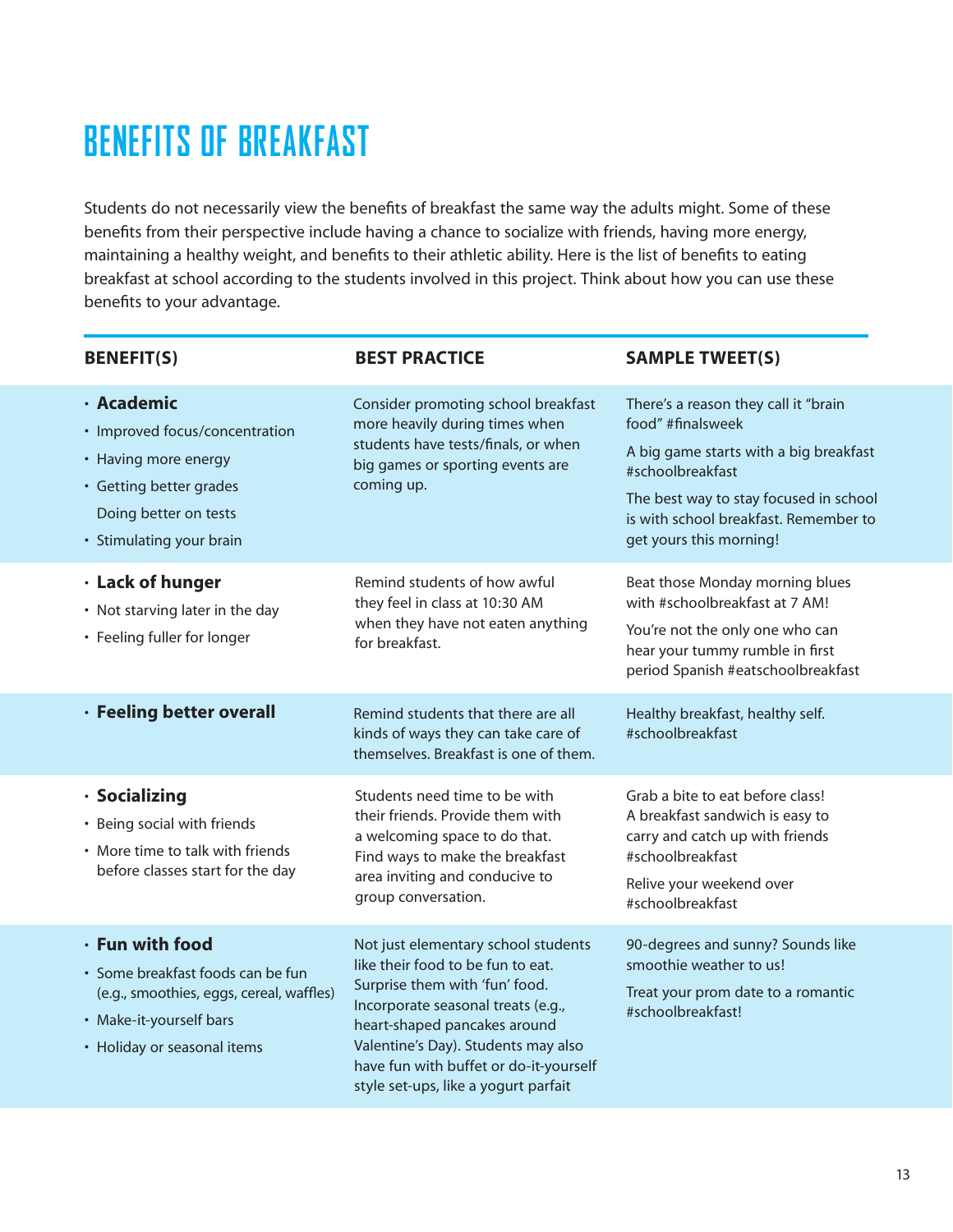| <b>BENEFIT(S)</b>                                                                                        | <b>BEST PRACTICE</b>                                                                                                                                                                                                | <b>SAMPLE TWEET(S)</b>                                                                             |
|----------------------------------------------------------------------------------------------------------|---------------------------------------------------------------------------------------------------------------------------------------------------------------------------------------------------------------------|----------------------------------------------------------------------------------------------------|
| · Nutritional value<br>· School breakfast meets federal<br>nutritional standards                         | Students need to know how<br>nutritious the food is. They think<br>they can tell how healthy it is by<br>how it looks-so let them know the<br>facts about that breakfast pizza.<br>Don't leave it to them to guess. | Did you know that school breakfast<br>is healthy by LAW?? Get the facts at<br>[insert website].    |
| · Mood<br>• Starting the day off right with a<br>solid meal can help to stabilize<br>and improve mood    | High school students would love to<br>be less emotional, less negative and<br>happier overall. School breakfast<br>is an easy way to start the day off<br>happy.                                                    | Good breakfast = good mood!<br>Come get yours at #schoolbreakfast<br>and start the day off right.  |
| · Portion control<br>• Many students pay attention to<br>how much they're eating                         | School breakfast provides the 'right<br>amount' of food. Athletes want to<br>make sure they're getting enough<br>to eat, while other students may be<br>concerned about eating too much.                            | School breakfast is just the right size.                                                           |
| · Steady hunger levels<br>• Not overeating at lunch or later in<br>the day because of breakfast          | Some students reported overeating<br>at lunch because they were starving.<br>Let students know that if you eat<br>something in the morning, they will<br>not feel like gorging at lunch.                            | Eat #schoolbreakfast. Your stomach<br>will thank you later.                                        |
| · Getting a healthy meal<br>• Students can rely on the school to<br>make sure their breakfast is healthy | Students like the idea that breakfast<br>could be an easy healthy meal that<br>they do not have to think about.<br>Let them know that school breakfast<br>options are all healthy options.                          | #schoolbreakfast is a no-brainer.<br>Low-sodium, low-fat-low stress!                               |
| · Ready-made<br>• School breakfast is ready and<br>waiting when students get to<br>school                | For some students it is appealing to<br>have someone else do the cooking<br>and clean up the mess. Remind<br>students of how convenient this<br>arrangement is for them!                                            | All you have to do is show up and eat.<br>#schoolbreakfast #readymade                              |
| · A warm meal                                                                                            | Breakfast at home or on-the-go is<br>not usually warm. Students liked<br>the idea of getting a warm meal.<br>Promote a warm breakfast during<br>the cold winter.                                                    | It's negative WHAT outside?! Come<br>warm up in the cafeteria with a<br>nice, hot #schoolbreakfast |